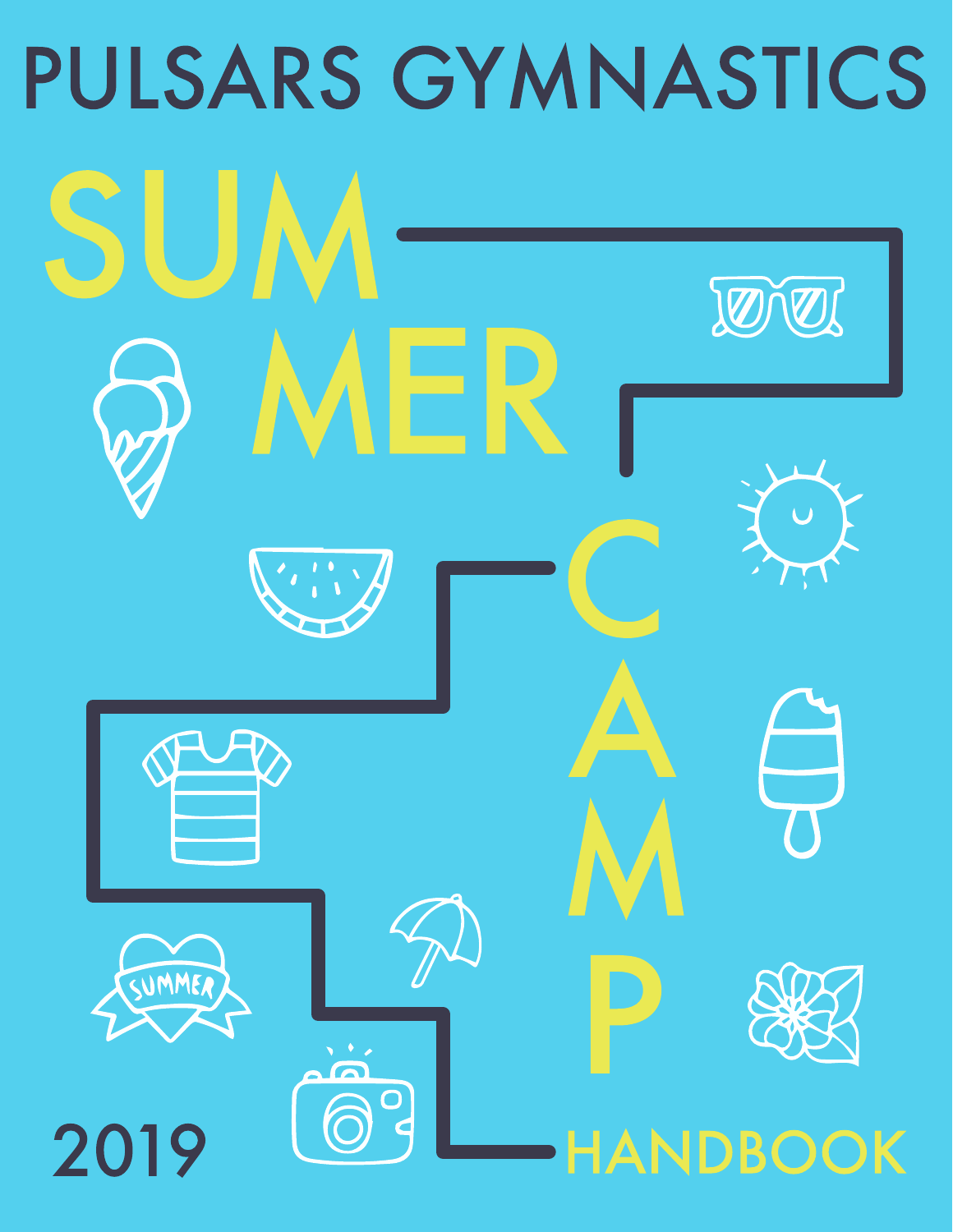



#### Sign-In/Out Procedures

We require all parents/ guardians to sign their child in and out of camp daily. Parents/guardians should be prepared to show photo ID daily. If your child has an appointment during camp hours we request that you speak to the Camp Director and make them aware of the date and time.



#### Absent or late? Here's what to do.

If your child will be absent from a day of camp please call the Front Desk 905-836-2209. If you get voicemail, please leave your name, phone number, your child's first and last name, and the reason for absence. We will be sure to get this information to the Camp Director



#### Alternate Pickups

If you require someone other than the regular parent/guardian to pick up your child, you MUST give written permission to the Camp Director or Front Desk. The written permission must have the child's name and the full name of the person who will be signing your child out. We will require the pick-up person to provide photo ID.

# **GENERAL CAMP INFORMATION**

### **Camp Hours:**

9 a.m. to 4 p.m., unless otherwise specified.

Camp Director main

Tyler Yap Young 905-836-2209 ext. 104 tyler@pulsars.ca

Registration Forms can be found online at www.pulsars.ca.

Registrations will be accepted up until 2 business days prior to scheduled requested date and based on availability

# First Day at Camp

You will be required to sign-in for your child and we will provide you with the following:

•Weekly Forecasts –

We will email you the Friday prior to your child's attendance a quick fact sheet; including reminders and other important camp information.

•Weekly Release Forms for trips and swimming will be sent week prior • The chance to meet your Camp Director and ask any questions at the beginning of each day. •Before care is available from 7am and after care until 6pm - please inquire at registration time.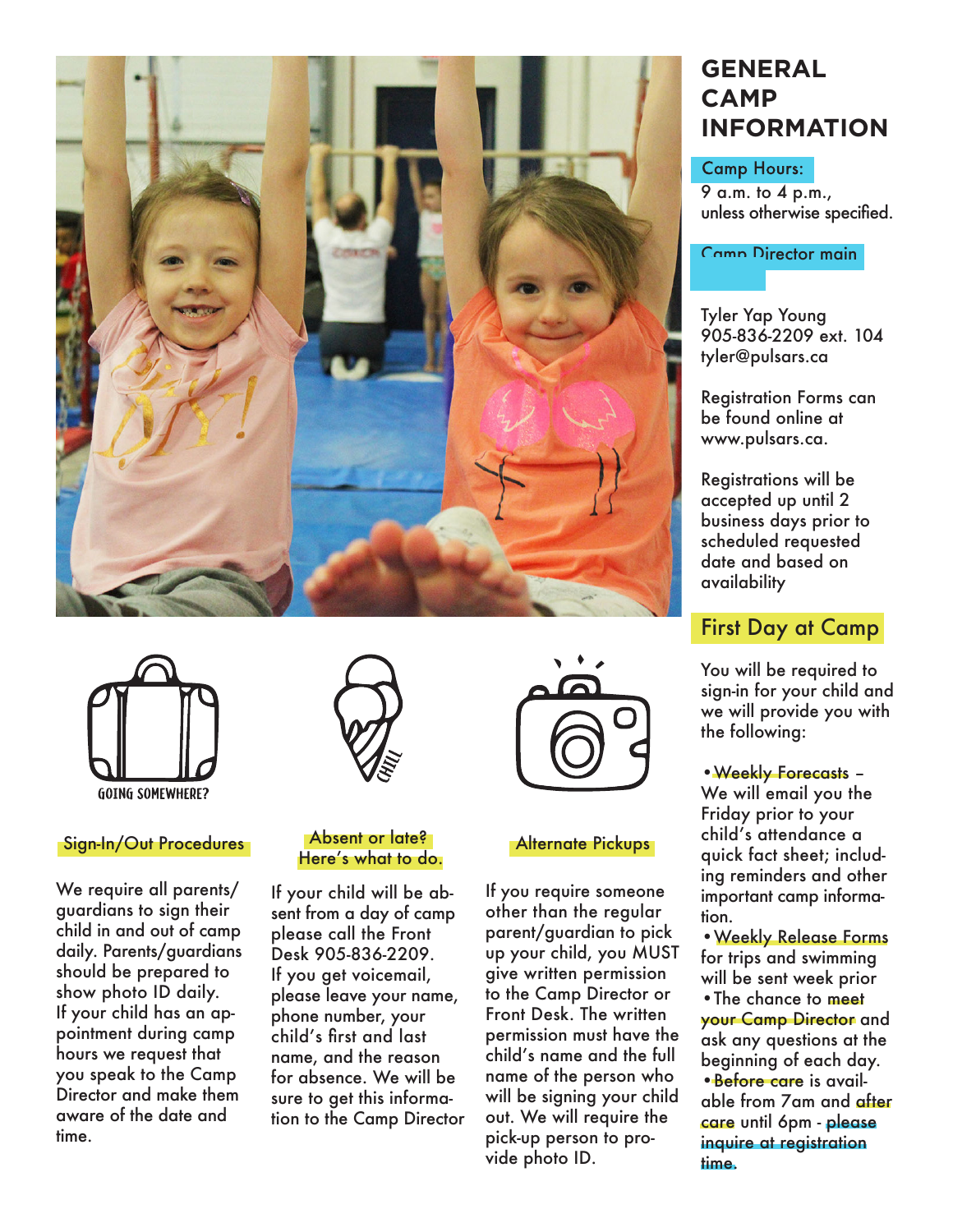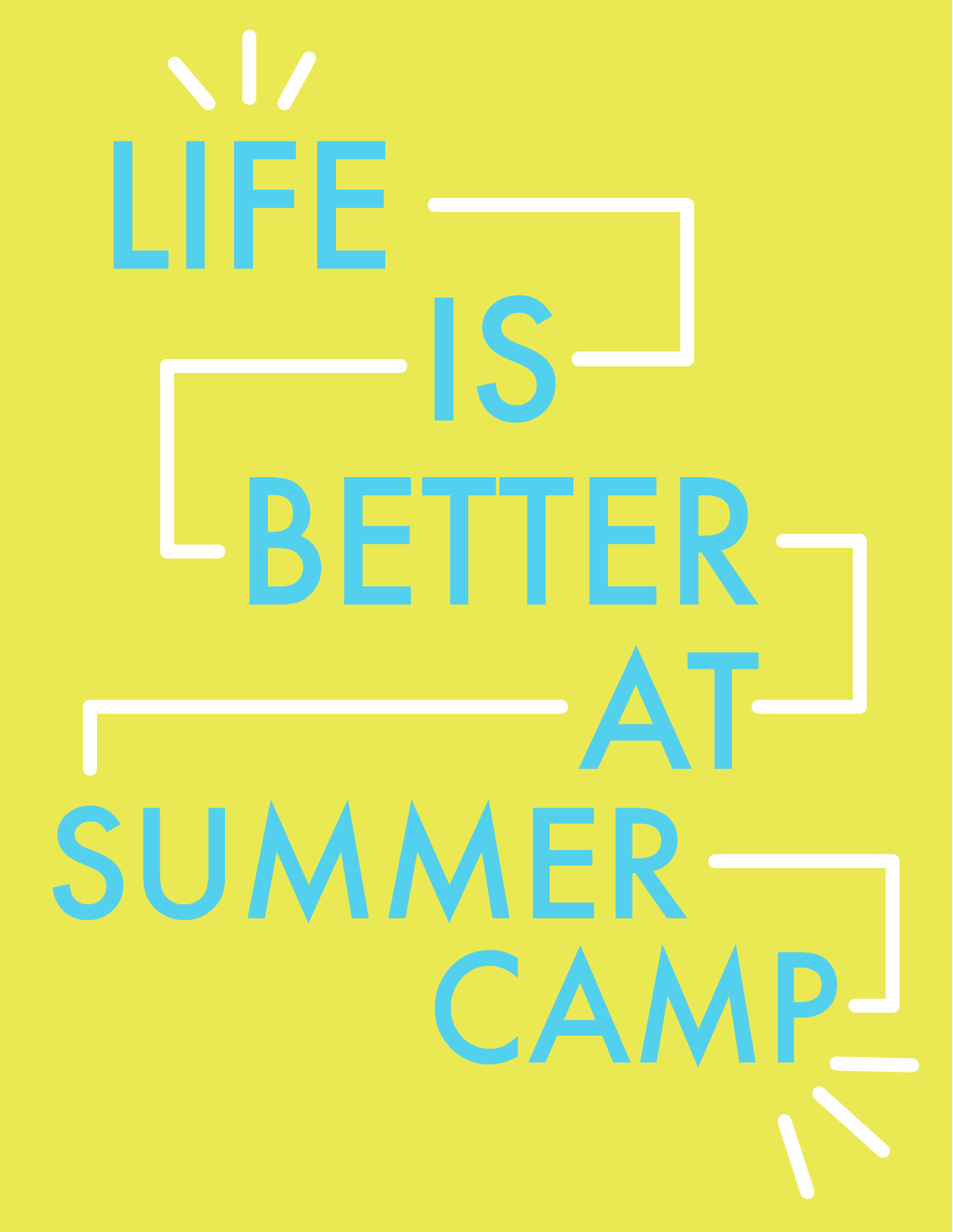# GUARDIAN RESPONSIBILITIES

# HOW TO HAVE A GOLD MEDAL CAMP EXPERIENCE

- Discuss camp appropriate behaviours. Pulsars Gymnastics Club follows the same code of conduct as the school systems.
- Dress appropriately. All participants must wear weather appropriate clothing and closed toe shoes for all outdoor excursions.
- Bring sunscreen, a hat and bug repellent with your name.
- Bring nutritious nut-free snacks, lunch and lots of water. A refillable water container is recommended.
- Label your belongings with your full name.
- Do not bring valuable items to camp. Pulsars is not responsible for lost or stolen items. Electronic games, iPods, cellphones, money, etc. are not permitted at camp.

• All campers must be toilet trained and independent in the washroom. If an accident occurs, a phone call to the emergency contact will be made and the guardian is expected to assist in changing.

*Due to the change in the Child Care and Early Years Act, all campers must turn four years old before they are permitted to attend.*

*Children's wellbeing is our first priority. Parents/guardians should be aware that the Family and Child Services Act requires any suspicion or allegation of child abuse to be reported immediately to the Children's Aid Society. The Act recognizes that each of us have a responsibility to the welfare of children. It clearly states any member of the public, including professionals who work with children, have the obligation to promptly report to the Children's Aid Society if they suspect a child is or may be in need of protection.*

# CAMPER BEHAVIOUR

Pulsars Gymnastics strives to provide the highest level of safety and enjoyment to all participants and staff during its camps and programs. Coarse language, bullying, non-compliance, eloping and aggressive or inappropriate behaviour are not permitted at camp.

These behaviours will be documented, reported, and could result in the removal of a participant from camp. If your child has behavioural concerns please speak to our Camp Director at 905-836-2209 ext. 104 and notify them of triggers and methods that are helpful for your child. It is our goal to make camp enjoyable for everyone!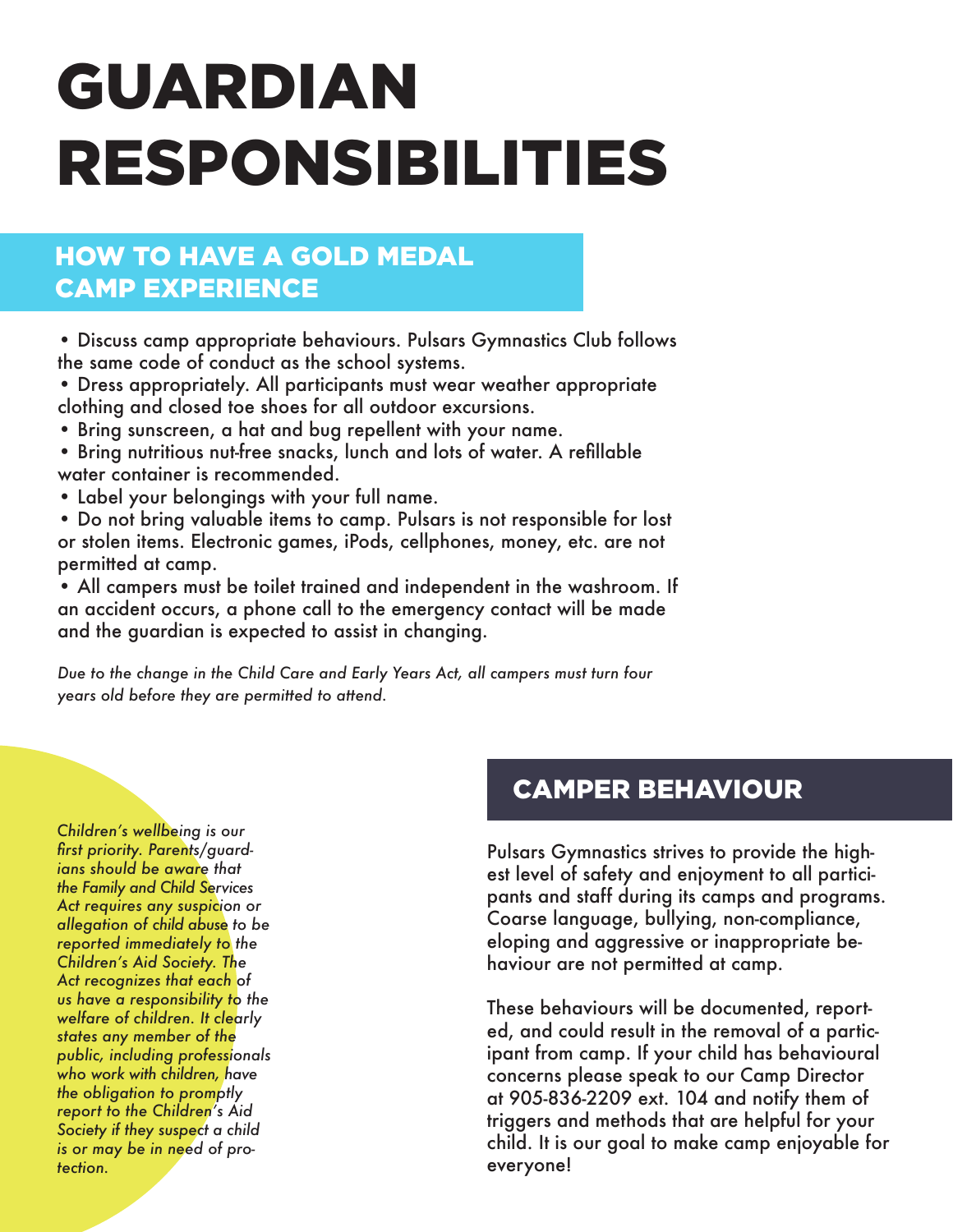